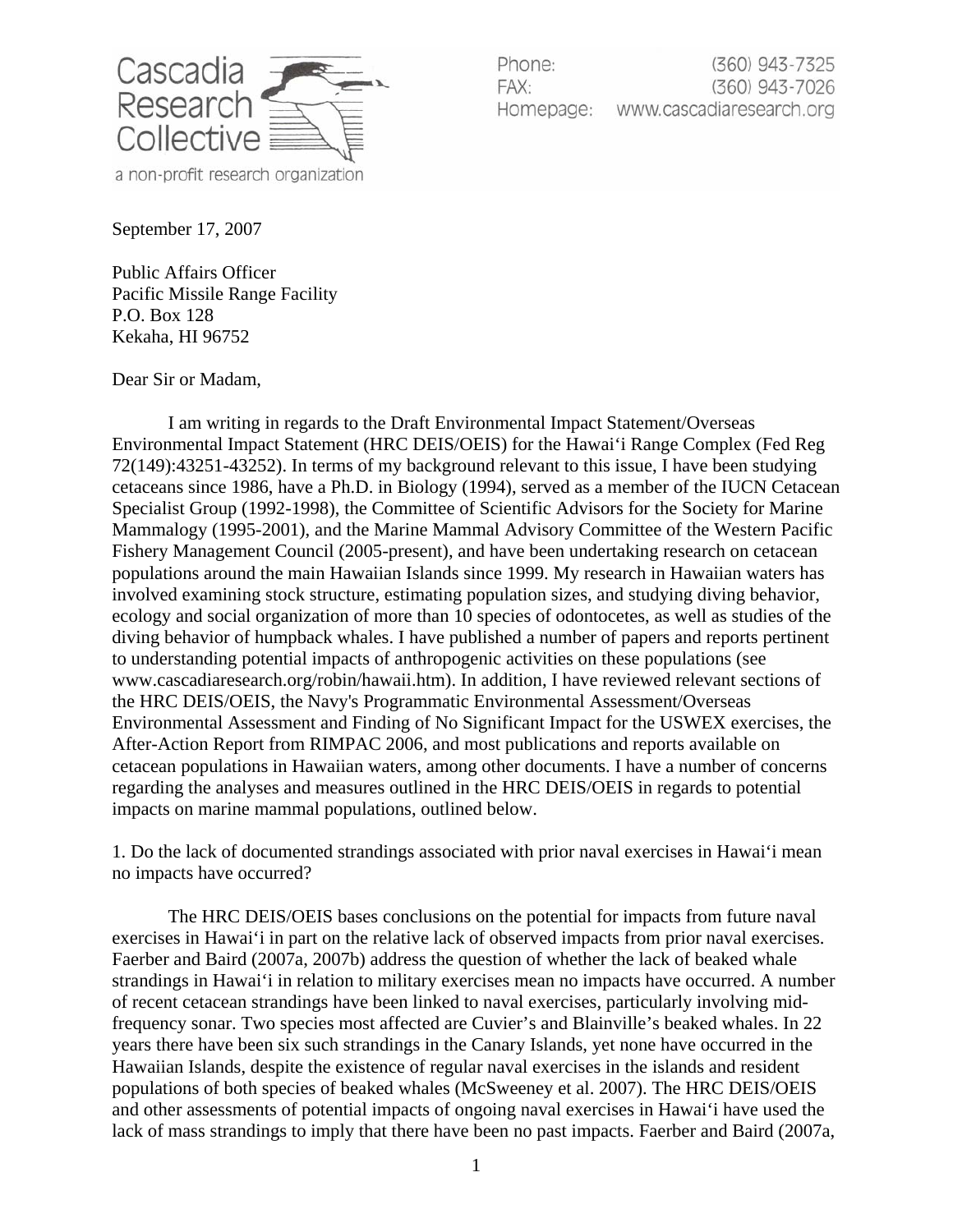2007b) hypothesize that the likelihood of a dead or moribund beaked whale stranding, and the probability of a stranded animal being detected, differ between the Canary and Hawaiian Islands. They examined near-shore bathymetry, shoreline slope, human population densities, fringing reef presence, ocean currents, sea surface temperature, and the presence of large scavenging sharks. The Canary Islands have a greater proportion of beaked whale "habitat" (depths >650 m) closer to shore (10.6% versus 6.3% within 3-km of shore), with a steeper slope (avg. slope Canaries -134m/km, Hawai'i -95 m/km). Hawai'i is dominated by steeper (>50°) shoreline cliffs (6% of shorelines vs. <1% for Canaries), human population density is 28% of that in the Canaries, and population per kilometer of shoreline is 53% of that in the Canaries. Fringing reefs are common around the main Hawaiian Islands, while such reefs do not form in the Canaries. Suitable habitat closer to shore, more accessible coastlines, lack of fringing reefs, lower water temperature with slower currents, and increased human population densities all suggest moribund or dead beaked whales are more likely to strand and be detected in the Canary Islands than in the Hawaiian Islands. Faerber and Baird (2007b) thus conclude that a lack of mass strandings in the Hawaiian Islands cannot be used to indicate a lack of impact.

In addition, a lack of sightings of dead floating whales or dolphins in monitoring efforts does not indicate that animals have not been killed. Most species of whales and dolphins (with the exception of sperm whales and right whales) usually sink upon death. If animals die in shallow water, decomposition processes may eventually result in the carcass re-floating (where it has a chance of being detected). In deep waters, however, increased hydrostatic pressure and differences in gas solubility may prevent carcasses from re-floating (Allison et al. 1991). Given that beaked whales and other potentially at risk species typically inhabit deep waters in Hawai'i, if an individual is killed the carcass may not re-float where it could be detected.

2. Is the Hanalei Bay melon-headed whale embayment associated with RIMPAC 2006 related to the Rota sighting?

The HRC DEIS/OEIS notes that (page 4-28) "A simultaneous "stranding" of 500 to 700 melon headed whales and Risso's dolphins occurred at Sasanhaya Bay, Rota, in the Northern Marianas Islands on the same morning as the Hanalei stranding", and suggest that this is in some way related to the embayment of melon-headed whales at Hanalei Bay associated with the RIMPAC 2006 exercise. It is factually incorrect to consider the sighting reported by Jefferson et al. (2006) as a "stranding", as the whales were first seen in a water depth of 77 m and moved into deeper water as the sighting progressed. Additionally, as noted by Ligon et al. (2007), inferring habitat preferences from other populations may be misleading, given population-level variability in habitat use. To assess melon-headed whale habitat preferences specific to the main Hawaiian Islands, Ligon et al. (2007) examined 2,515 hours of search effort between 2000-2006 for sighting depths and distance-from-shore. They recorded 23 melon-headed whale encounters with depths from  $148-4,779$ m (median = 1,610m); distance-from-shore values ranged from 3.0-41.2km, (median = 9.8km). While over 55% of effort (1,402 hours) was in waters  $\langle 1,000m, \text{only} \rangle$ 21.7% of melon-headed whale sightings occurred in this range. At a finer resolution, 811 hours (32.2 %) were spent searching waters <200m with only one melon-headed whale encounter (4.3%). For distance-from-shore values, 43.5% of sightings occurred between 5-10km from shore; only 17.4% occurred in waters  $\leq 5$ km; and none less than 3km. Consequently, when normalized against per-unit-effort, sighting rates were 4.5 times higher in depths >1000m and 3.1 times higher for sightings >20km from shore, indicating that melon-headed whales show a preference for deeper, offshore waters. Therefore, Ligon et al. (2007) conclude that the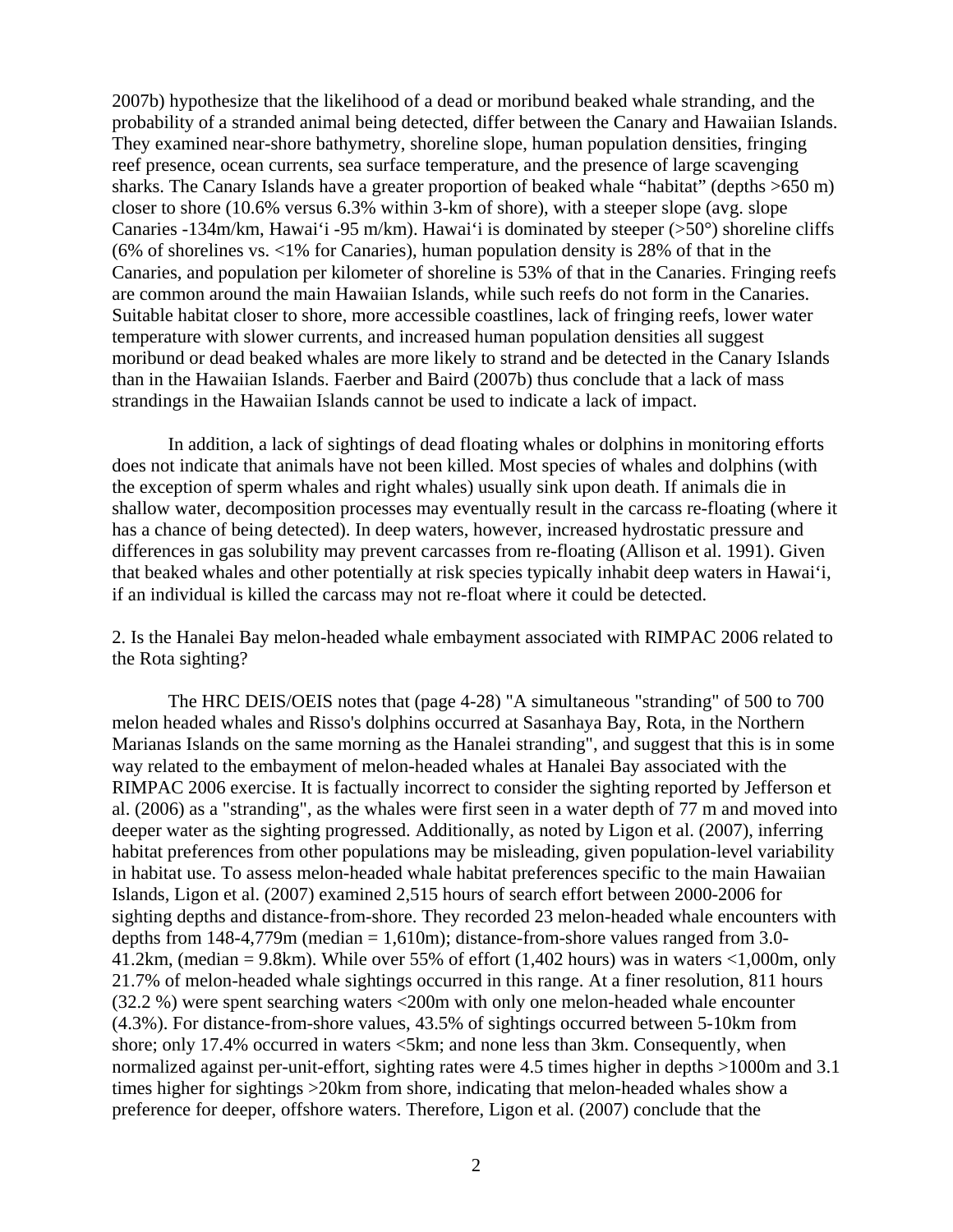occurrence of melon-headed whales in the shallow waters of Hanalei Bay should be considered abnormal behavior within the main Hawaiian Islands.

3. Mitigation measures outlined are ineffective at detecting long-diving and cryptic species

The HRC DEIS/OEIS assumes that the measures it proposes will mitigate impacts on marine mammals. The mitigation measures outlined (Sec. 4.1.2.4.12) primarily involve a combination of visual and passive acoustic detection methods for the presence of marine mammals around vessels operating mid-frequency active sonar. However, a number of species of odontocetes found in Hawaiian waters dive for extended periods. For example, Blainville's and Cuvier's beaked whales have been documented diving for periods of up to 83 and 94 minutes, respectively (Baird et al. 2006, Baird unpublished), and regularly dive for periods of 50-60 minutes. Short-finned pilot whales may dive for periods of up to 27 minutes in Hawai'i (Baird unpublished), and dwarf and pygmy sperm whales dive for extended periods (>10 minutes). According to the best available estimates, fewer than 2% of beaked whales would likely be detected by visual observations as outlined in the HRC DEIS/OEIS, even when directly on the ship's trackline (Barlow and Gisiner 2006). The detection rate would approach zero for beaked whales occurring one km away (Barlow and Gisiner 2006). The HRC DEIS/OEIS suggest that monitoring by passive sonar would allow detection of cetaceans, however the probability of locating all or most toothed whales through passive acoustic monitoring is extremely low. There is currently no information available on the sounds produced by some species of Hawaiian odontocetes (e.g., dwarf sperm whales) so it would be impossible to train passive sonar operators to detect these sounds. No information is available on the proportion of time individuals of most species spend producing sounds, of the sound pressure levels of vocalizations (and thus the potential distance at which they might be detected), or on the depths at which sounds are produced (some species, such as beaked whales, may only vocalize at depth). Information presented in the RIMPAC 2006 After Action Report documents the ineffectiveness of the Navy's passive acoustic monitoring. In this report is it noted that there were 29 instances where marine mammals were detected, 28 visually (at least 20 from ships) and only one acoustically. The fact that there was only a single acoustic detection and at least 20 ship-based visual detections indicates that passive acoustics are unlikely to be an effective means of monitoring marine mammal presence (and thus mitigating impacts) around naval vessels in Hawai'i. Given that passive acoustics are the primary method the Navy intends to use to detect marine mammals at night (and thus mitigate impacts), impacts at night will be impossible to avoid.

4. Estimated exposures for non-ESA species for the no-action alternative (4.1.2.5.3) misrepresent the likelihood of detecting species.

Species accounts in this section continually assume that "whales that migrate into the Hawaii OPAREA would be detected by visual observers". This statement is not supported by available scientific evidence for most species of small/mid-sized cetaceans, particularly given that the HRC DEIS/OEIS assumes that observers on Navy vessels will have similar abilities to detect cetaceans as experienced observers on NMFS surveys. For minke whales, Rankin et al. (2007) found that visual surveys alone had underestimated the minke whale population around the Hawaiian Islands, because "minke whales are notoriously difficult to detect using visual methods due to their small size, short surfacing intervals, and lack of visual blow". Given this, the statement that "it is very likely that lookouts would detect a group of minke whales at the surface" (HRC DEIS/OEIS, page 4-113) in monitoring efforts misrepresents the likelihood that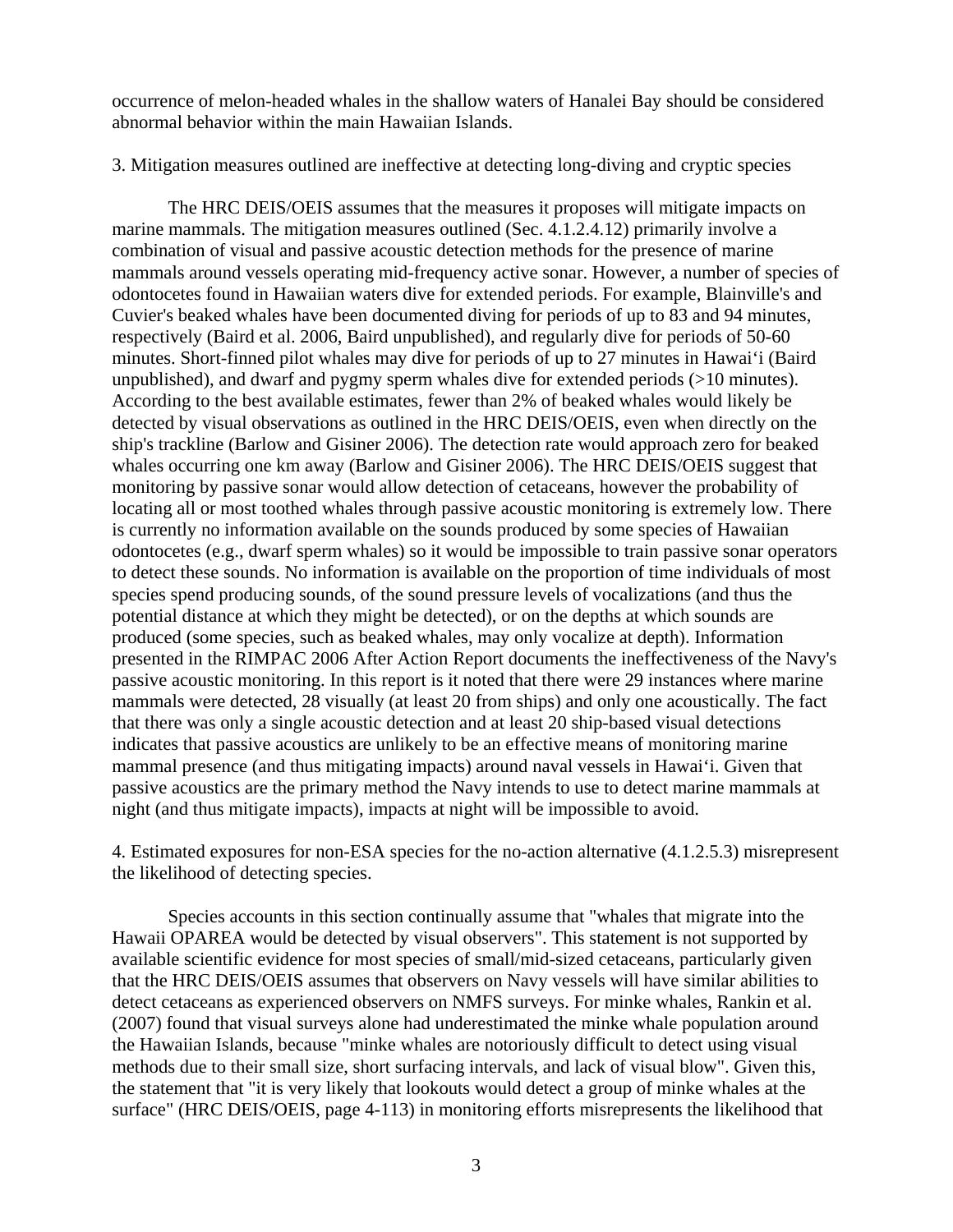minke whales will be detected with visual monitoring efforts. The same is true for most other species of small/mid-sized cetaceans in Hawaiian waters.

5. The HRC DEIS/OEIS does not fully take into account evidence of population structure when assessing risks to populations.

 Understanding and predicting the impacts of anthropogenic activities on protected species such as marine mammals requires knowledge of population structure. If populations are fragmented into a number of smaller demographically isolated units, and some of these units are more exposed to anthropogenic activities, the impacts of anthropogenic activities on populations may be greater than otherwise predicted. In Hawaiian waters, population structure has been examined for only four species of odontocetes: false killer whales, short-finned pilot whales, bottlenose dolphins, and spinner dolphins. Genetic evidence from all four of these species indicates the presence of demographically-isolated island-associated populations (Andrews et al. 2006; Chivers et al. 2003, 2007; Martien et al. 2005). Given the high levels of site fidelity that have been documented for melon-headed whales, pygmy killer whales, Blainville's beaked whales, Cuvier's beaked whales, and rough-toothed dolphins (Huggins et al. 2005; McSweeney et al. 2005, 2007; Webster et al. 2005), it is likely that if sufficient genetic samples were available from these populations there would be similar evidence of demographically isolated island-associated populations. As such, instead of potentially impacting a small proportion of a number of widely-ranging populations of odontocetes, naval exercises around the main Hawaiian Islands have the potential to impact a large proportion of individuals in a number of relatively small island-associated populations. High levels of site fidelity documented from photoidentification suggest that if individuals were killed due to anthropogenic activities recolonization from other populations would not occur quickly.

6. Data collected as part of the marine mammal exercise monitoring plan should be used to assess the effectiveness of the monitoring effort.

 The HRC DEIS/OEIS notes that U.S. Navy lookout watchstander reports (page 6-22) will be the primary data to be evaluated to examine the effectiveness of the monitoring. In particular, the "quality of the data" (line 17, page 6-25) will be examined to assess whether species were identified and animals that were exposed were detected, but no information is presented on how this will be done. Information presented in the RIMPAC After Action Report was insufficient to assess the efficacy of the visual monitoring, because no information was presented on the number of hours of visual monitoring that was undertaken by each vessel. To assess the efficacy of such visual monitoring, information on effort (number of vessels, number of observers, number of hours observed, and sea conditions during observations), and the number of sightings of each species must be recorded and reported. This would allow independent assessment of the efficacy of the monitoring, by comparing sighting rates (by species) to independent survey data from the Hawaiian Islands, to estimate what proportion of marine mammals in the operating area the observers are detecting.

Sincerely,

Robin W. Baird, Ph.D. Research Biologist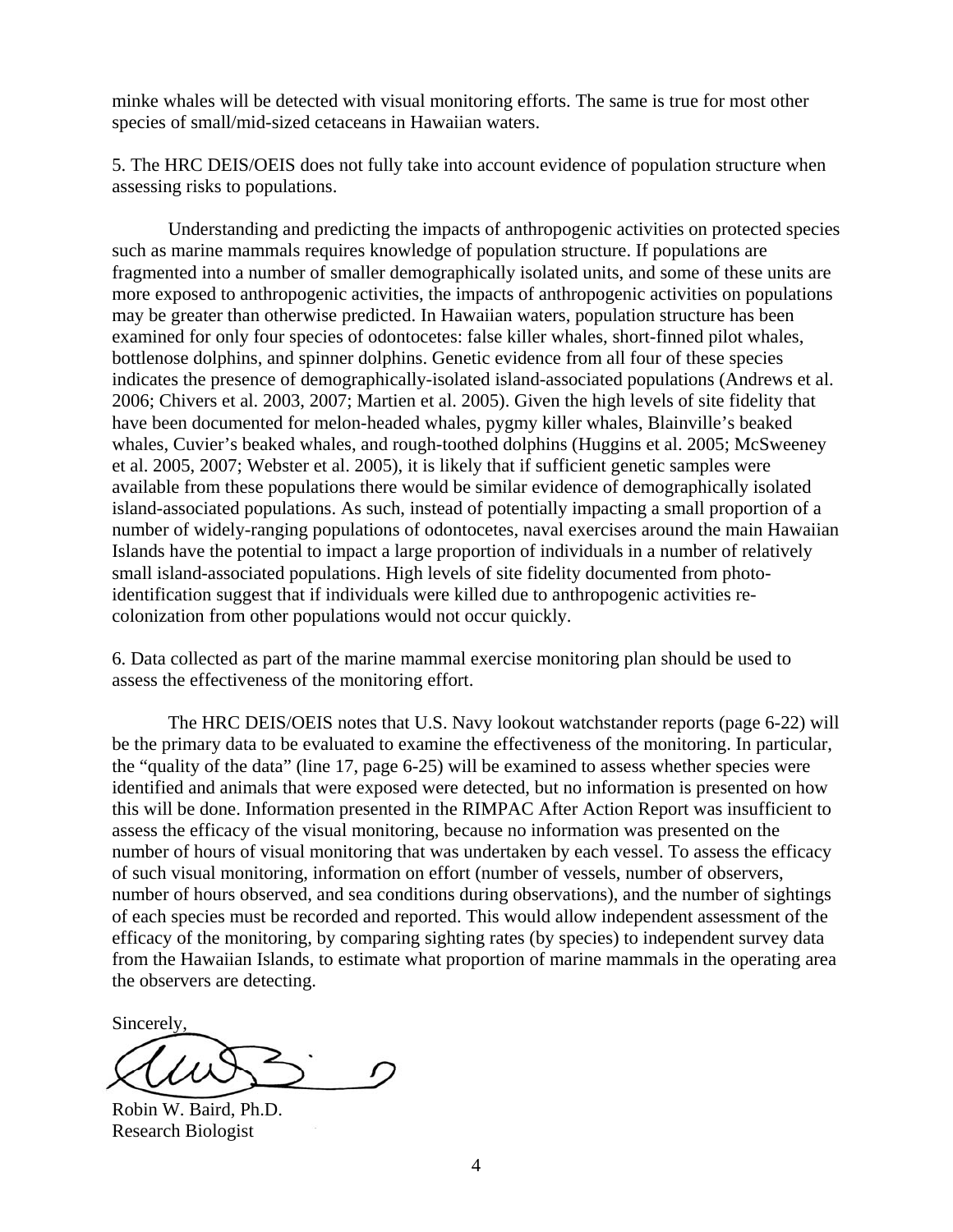## References

- Allison, P.A., C.R. Smith, H. Kukert, J.W. Deming, and B.A. Bennett. 1991. Deep-water taphonomy of vertebrate carcasses: a whale skeleton in the bathyal Santa Catalina Basin. Paleobiology 17:78-89.
- Andrews, K.R., L. Karczmarski, W.W.L. Au, S.H. Rickards, C.A. Vanderlip and R.J. Toonen. 2006. Patterns of genetic diversity of the Hawaiian spinner dolphin (*Stenella longirostris*). Atoll Research Bulletin 543:65-73.
- Baird, R.W., D.L. Webster, D.J. McSweeney, A.D. Ligon, G.S. Schorr, and J. Barlow. 2006. Diving behaviour of Cuvier's (*Ziphius cavirostris*) and Blainville's (*Mesoplodon densirostris*) beaked whales in Hawai'i. Canadian Journal of Zoology 84:1120-1128.
- Barlow, J., and R. Gisiner. 2006. Mitigating, monitoring and assessing the effects of anthropogenic sound on beaked whales. Journal of Cetacean Research and Management 7:239-249.
- Chivers, S.J., R.G. LeDuc and R.W. Baird. 2003. Hawaiian island populations of false killer whales and short-finned pilot whales revealed by genetic analyses**.** In Abstracts of the 15th Biennial Conference on the Biology of Marine Mammals, Greensboro, NC, December 2003.
- Chivers, S.J., R.W. Baird, D.J. McSweeney, D.L. Webster, N.M. Hedrick, and J.C. Salinas. 2007. Genetic variation and evidence for population structure in eastern North Pacific false killer whales (*Pseudorca crassidens***).** Canadian Journal of Zoology 85:783-794.
- Faerber, M.M., and R.W. Baird. 2007a. Beaked whale strandings in relation to military exercises: a comparison between the Canary and Hawaiian Islands. Presentation at the 21st Annual Conference of the European Cetacean Society, San Sebastian, Spain, April 22-27, 2007. Presentation available at www.cascadiaresearch.org/robin/hawaii.htm
- Faerber, M.M., and R.W. Baird. 2007b. Does a lack of beaked whale strandings in relation to military exercises mean no impacts have occurred? A comparison of stranding and detection probabilities in the Canary and Hawaiian Islands. Abstract submitted to the 18th Biennial Conference on the Biology of Marine Mammals, Cape Town, South Africa, November-December 2007. (accepted for an oral presentation)
- Huggins, J., R.W. Baird, D.L. Webster, D.J. McSweeney, G.S. Schorr and A.D. Ligon. 2005. Inter-island movements and re-sightings of melon-headed whales within the Hawaiian archipelago. Presentation at the 16th Biennial Conference on the Biology of Marine Mammals, San Diego, CA, December 2005.
- Jefferson, T.A., D. Fertl, M. Michael, and T.D. Fagin. 2006. An unusual encounter with a mixed school of melon-headed whales (*Peponocephala electra*) and rough-toothed dolphins (*Steo bredanensis*) at Rota, Northern Mariana Islands. Micronesica 38:239-244.
- Ligon, A.D., R.W. Baird, D.L. Webster, D.J. McSweeney, G.S. Schorr. 2007. Habitat preferences of melon-headed whales (*Peponocephala electra*) around the main Hawaiian